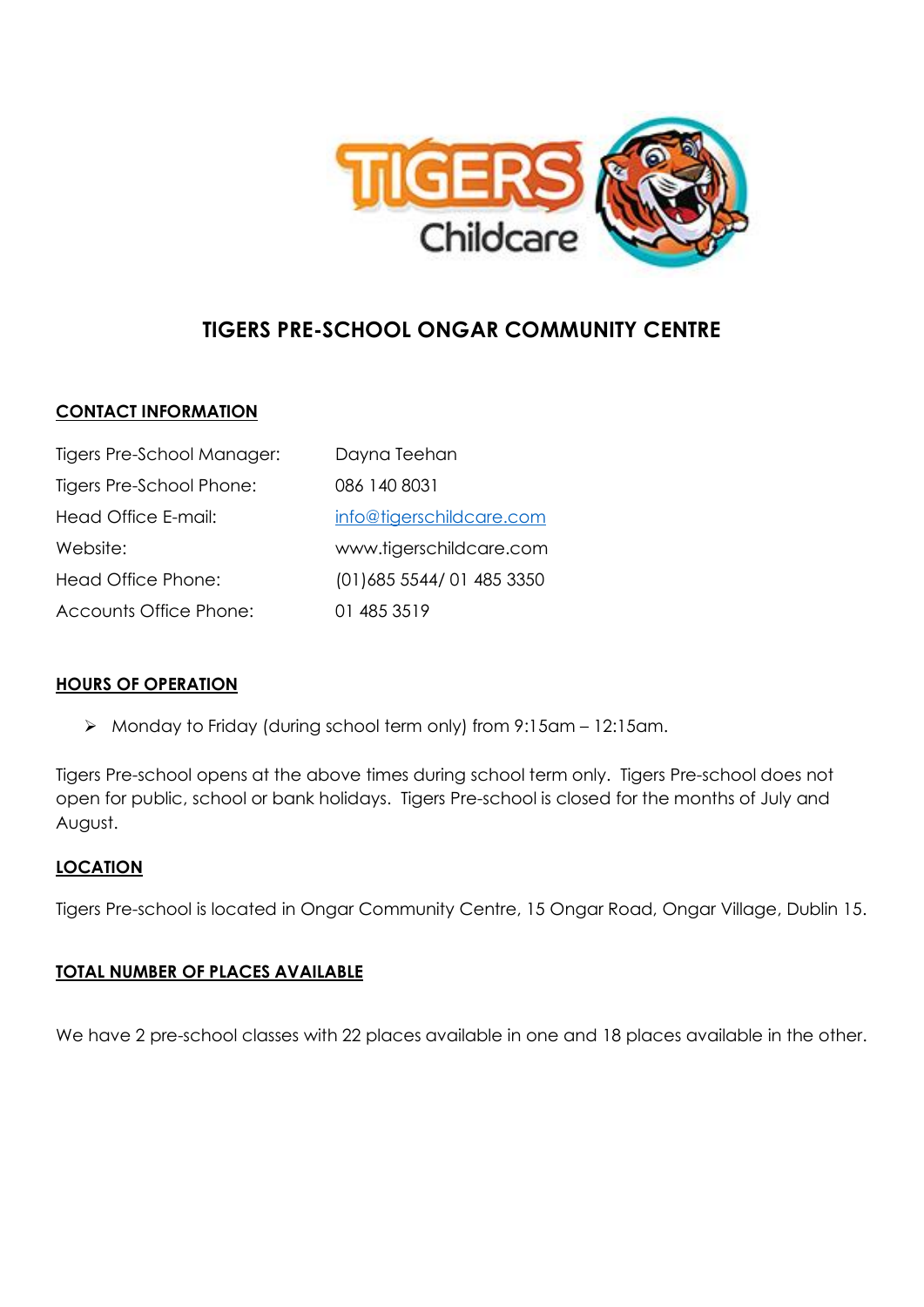

## **TIGERS PRE-SCHOOL ONGAR COMMUNITY CENTRE**

## **Registration Form**

*Please be sure to read this form carefully and answer all questions. We are required under the Child Care Act 1991 Regulations 2016 to collect specific information relating to your child.* 

#### **CHILD INFORMATION**

| Child Name:    |  |
|----------------|--|
| Address:       |  |
|                |  |
|                |  |
|                |  |
|                |  |
| Date of Birth: |  |

### **TYPE OF CARE REQUIRED**

| <b>Type of ECCE Care</b>          |  |
|-----------------------------------|--|
| Eligible for the free ECCE Scheme |  |
| Fee paying                        |  |

### **EMAIL ADDRESS FOR MONTHLY INVOICES (if applicable, please print clearly)**

#### **DETAILS OF PARENTS/GUARDIANS**

Name: \_\_\_\_\_\_\_\_\_\_\_\_\_\_\_\_\_\_\_\_\_\_\_\_\_\_\_\_\_\_\_\_\_\_\_\_\_\_\_\_\_\_\_\_\_\_\_\_\_\_\_\_\_\_\_\_\_\_\_\_\_

| Telephone No (day contact): |  |
|-----------------------------|--|
|-----------------------------|--|

Name: \_\_\_\_\_\_\_\_\_\_\_\_\_\_\_\_\_\_\_\_\_\_\_\_\_\_\_\_\_\_\_\_\_\_\_\_\_\_\_\_\_\_\_\_\_\_\_\_\_\_\_\_\_\_\_\_\_\_\_\_\_

Telephone No (day contact):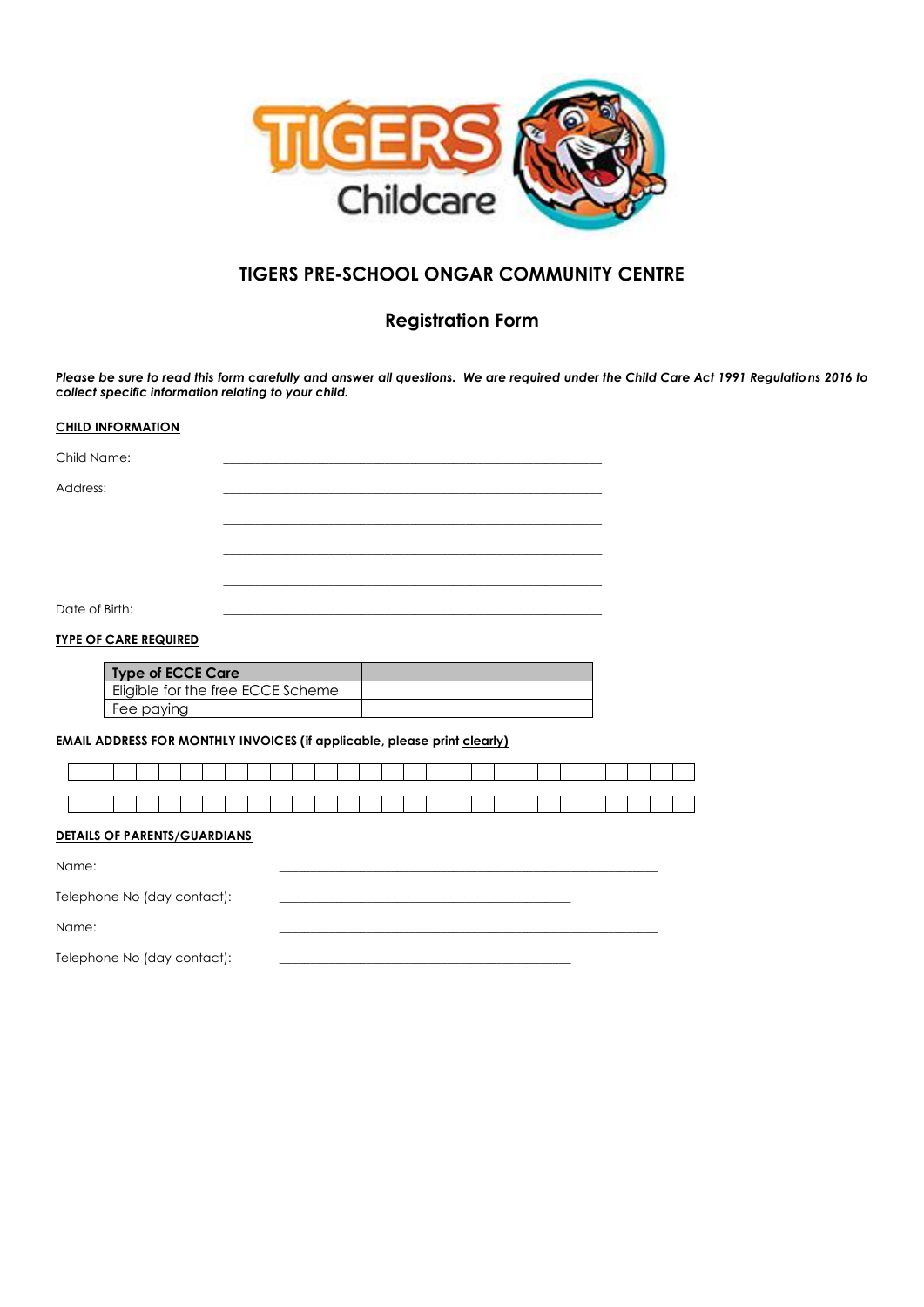Home Address of either parent/guardian if different from child:

| With whom is child living? The contract of the contract of the contract of the contract of the contract of the |  |  |  |
|----------------------------------------------------------------------------------------------------------------|--|--|--|
| <b>Nominated Emergency Contact</b>                                                                             |  |  |  |
| Name:                                                                                                          |  |  |  |
| Telephone No (day contact):                                                                                    |  |  |  |
| Address:                                                                                                       |  |  |  |
|                                                                                                                |  |  |  |
|                                                                                                                |  |  |  |

### **MEDICAL INFORMATION**

### **Nominated Emergency Contact**

| GP's Name:                  |  |
|-----------------------------|--|
| Telephone No (day contact): |  |
| Address:                    |  |
|                             |  |

### **Record of Vaccinations**

#### **Please tick and enter dates below:**

| B.C.G.                               | Yes [ | No [ | Date: |
|--------------------------------------|-------|------|-------|
| $6$ in 1 (All)                       | Yes [ | No [ | Date: |
| Pneumococcal Conjugate Vaccine (PCV) | Yes [ | No [ | Date: |
| Meningococcal B (Men B)              | Yes [ | No [ | Date: |
| Mumps/Measles Rubella (MMR)          | Yes [ | No [ | Date: |
| Haemophilus Influenzae B (HIB)       | Yes [ | No [ | Date: |
| Rotavirus                            | Yes [ | No I | Date: |
| Meningococcal C (Men C)              | Yes [ | No I | Date: |
| 4 in 1 (Junior Infants booster)      | Yes I | No I | Date: |

### **We ask parents to supply a copy of all vaccinations the child has received.**

### **Does your child have any of the following (if not applicable please write n/a next to each heading)?**

| Allergies:     |                                                                                                                                                                                                                               |
|----------------|-------------------------------------------------------------------------------------------------------------------------------------------------------------------------------------------------------------------------------|
|                |                                                                                                                                                                                                                               |
|                |                                                                                                                                                                                                                               |
| Special needs: | the control of the control of the control of the control of the control of the control of the control of the control of the control of the control of the control of the control of the control of the control of the control |
|                |                                                                                                                                                                                                                               |
|                |                                                                                                                                                                                                                               |
| Disability:    |                                                                                                                                                                                                                               |
|                |                                                                                                                                                                                                                               |
|                |                                                                                                                                                                                                                               |
| Illness:       |                                                                                                                                                                                                                               |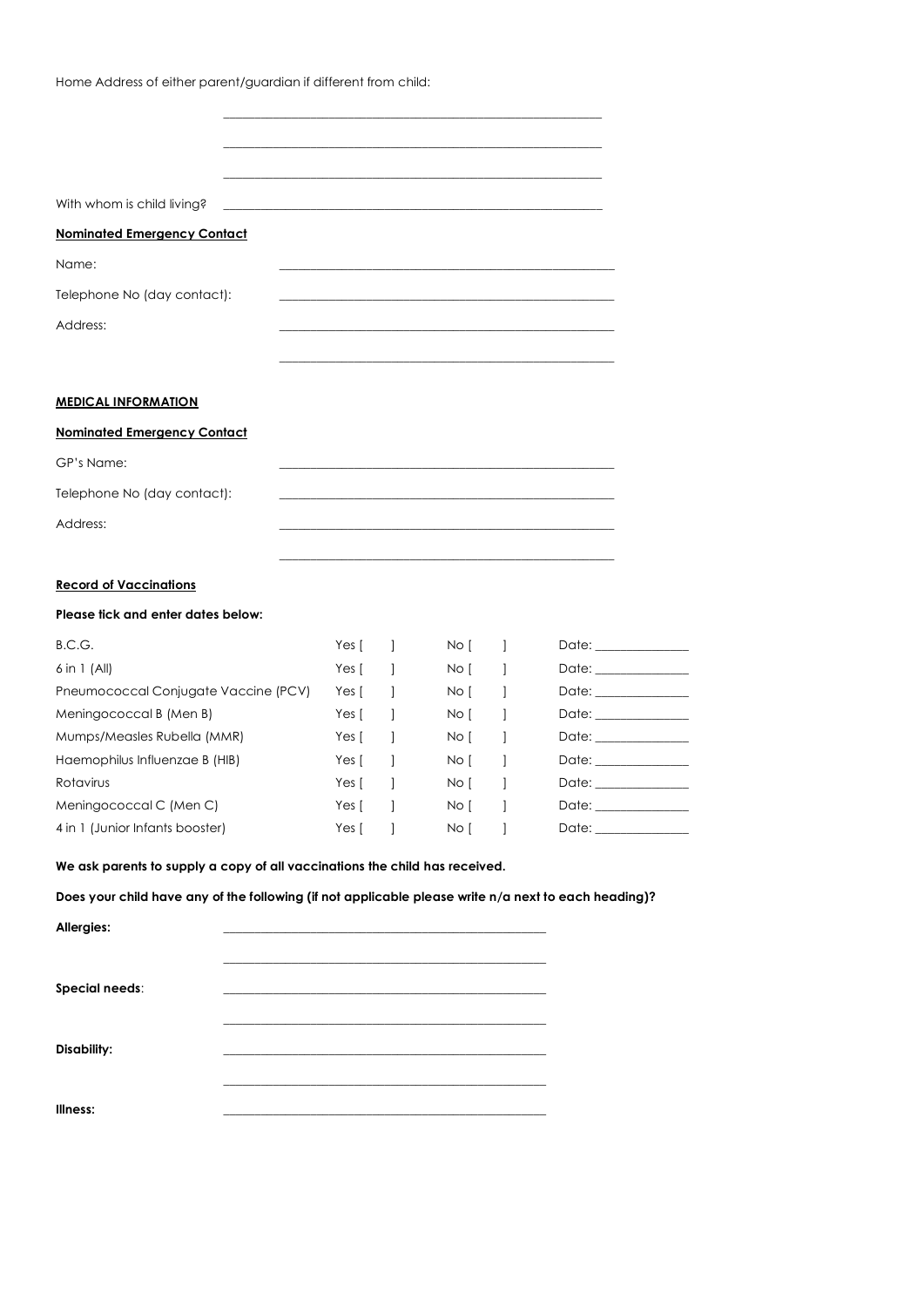| Please notify us of any special care/attention that is required due to any of the above. If your child has any long-term medical needs or<br>has a chronic condition you are required to complete a 'Healthcare Plan' in addition to this form.<br>If your child has ever suffered from Febrile Convulsions, please indicate below: |  |
|-------------------------------------------------------------------------------------------------------------------------------------------------------------------------------------------------------------------------------------------------------------------------------------------------------------------------------------|--|
|                                                                                                                                                                                                                                                                                                                                     |  |
|                                                                                                                                                                                                                                                                                                                                     |  |
|                                                                                                                                                                                                                                                                                                                                     |  |
| I consent to prescribed medicines by oral administration and others (inhalers/injectable adrenaline) in accordance with the policy and<br>procedure of the service. Parents will always be asked to complete an Administration of Medication form prior to the medicines being<br>given.                                            |  |
|                                                                                                                                                                                                                                                                                                                                     |  |
|                                                                                                                                                                                                                                                                                                                                     |  |
|                                                                                                                                                                                                                                                                                                                                     |  |
| I consent to the administration of teething gels and temperature control medication (Calpol or equivalent) in accordance with the policy<br>and procedures of this service. Parents will always be informed when medication has been administered to their child.                                                                   |  |
|                                                                                                                                                                                                                                                                                                                                     |  |
| Child Name: The contract of the contract of the contract of the contract of the contract of the contract of the contract of the contract of the contract of the contract of the contract of the contract of the contract of th                                                                                                      |  |
| Date:                                                                                                                                                                                                                                                                                                                               |  |
| In the event of a medical emergency I hereby give permission to the management of Tigers Childcare to act on my behalf in case of<br>emergency or accident and take such action as necessary for the benefit of my child. This decision is to be taken by the staff person in<br>charge at the time of the emergency.               |  |
|                                                                                                                                                                                                                                                                                                                                     |  |
|                                                                                                                                                                                                                                                                                                                                     |  |
|                                                                                                                                                                                                                                                                                                                                     |  |
| In the event that my child has a minor accident/injury/illness at Tigers and the staff are unable to reach me, I give my authorisation to<br>Tigers Childcare to provide my child with Calpol (or equivalent).                                                                                                                      |  |
|                                                                                                                                                                                                                                                                                                                                     |  |
|                                                                                                                                                                                                                                                                                                                                     |  |
| Date:                                                                                                                                                                                                                                                                                                                               |  |
| <b>ADDITIONAL INFORMATION</b>                                                                                                                                                                                                                                                                                                       |  |
| Persons authorised to collect child (other than parent/guardian)                                                                                                                                                                                                                                                                    |  |
| Name(s):                                                                                                                                                                                                                                                                                                                            |  |
| Date of Birth:                                                                                                                                                                                                                                                                                                                      |  |
| Address:                                                                                                                                                                                                                                                                                                                            |  |
|                                                                                                                                                                                                                                                                                                                                     |  |
| Telephone No (day contact):                                                                                                                                                                                                                                                                                                         |  |
| Name(s):                                                                                                                                                                                                                                                                                                                            |  |
| Date of Birth:                                                                                                                                                                                                                                                                                                                      |  |
| Address:                                                                                                                                                                                                                                                                                                                            |  |
|                                                                                                                                                                                                                                                                                                                                     |  |
| Telephone No (day contact):                                                                                                                                                                                                                                                                                                         |  |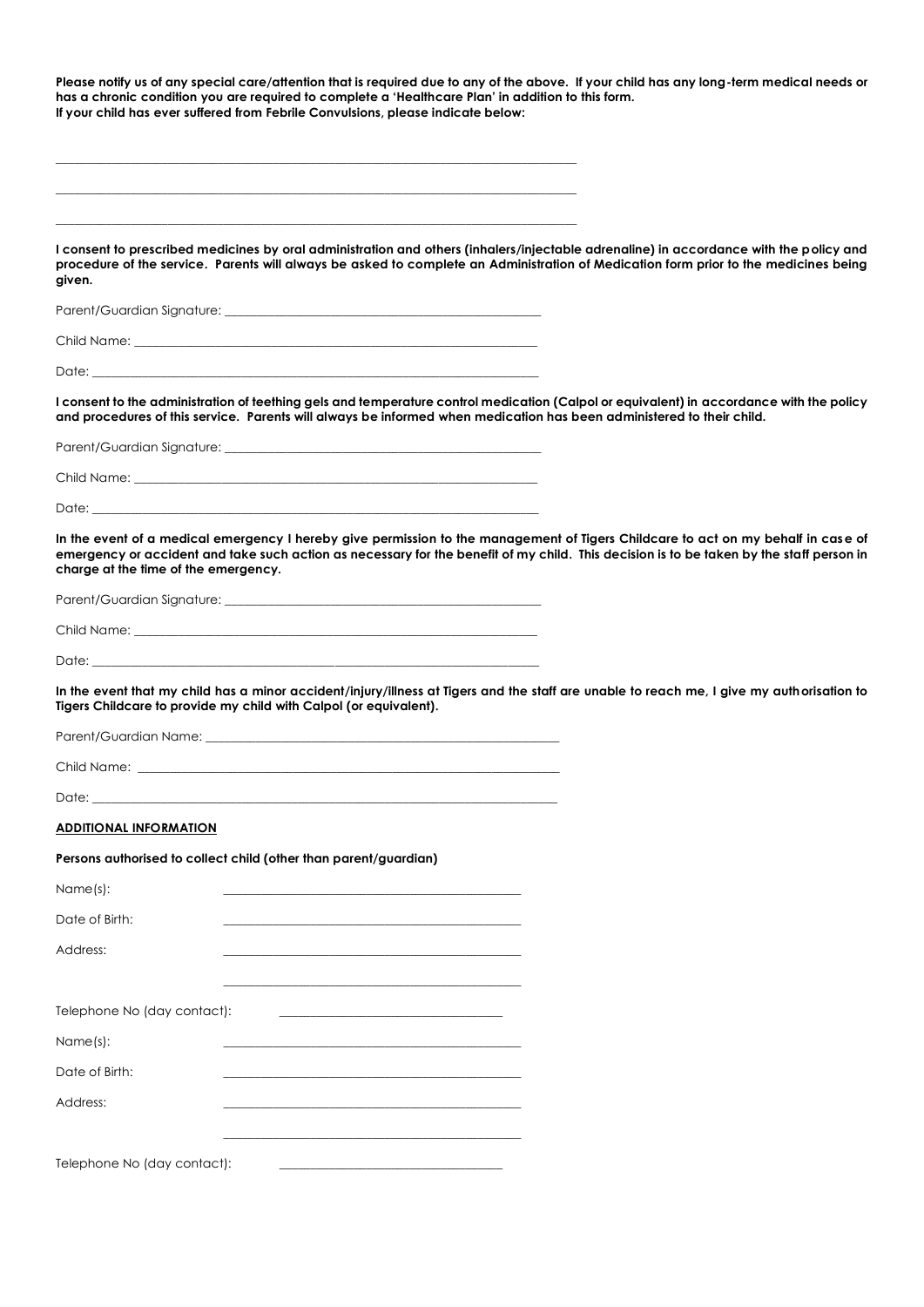#### **Permission for Photographs/Videos**

I hereby give permission for my child to be photographed/video recorded at Tigers Childcare. Photographs/videos may be used for the following:

- o Documenting learning e.g. Observations, Learning Stories
- o TUSLA Early Years Inspectorate / DES Inspectorate
- o Service Evaluation
- o In-house displays & Information
- o Tigers Childcare Facebook Page & Website

Parent/Guardian Signature:

Child Name:

Date: \_\_\_\_\_\_\_\_\_\_\_\_\_\_\_\_\_\_\_\_\_\_\_\_\_\_\_\_\_\_\_\_\_\_\_\_\_\_\_\_\_\_\_\_\_\_\_\_\_\_\_\_\_\_\_\_\_\_\_\_\_\_\_\_\_\_\_\_\_\_\_\_

#### **Permission to Change Clothes**

It may become necessary to change your child's clothing because of, for example, messy play or wet/soiled clothing.

I hereby give permission to Tigers Childcare to change my child's clothing if required.

Parent/Guardian Signature:

Child Name:

Date: \_\_\_\_\_\_\_\_\_\_\_\_\_\_\_\_\_\_\_\_\_\_\_\_\_\_\_\_\_\_\_\_\_\_\_\_\_\_\_\_\_\_\_\_\_\_\_\_\_\_\_\_\_\_\_\_\_\_\_\_\_\_\_\_\_\_\_\_\_\_\_\_

#### **Sunscreen Policy**

Sunscreen is an essential part of keeping children safe in the sun. Per our Sunscreen Policy, during the summer months parents are asked to put sunscreen on their child in the morning (preferably all-day sunscreen) before they arrive at Tigers. **We ask that you use a sunscreen**  with an SPF of 15 as a minimum. We would ask that you leave sunscreen in your child's bag so that the sunscreen can be reapplied during the day if necessary. Please sign below to give permission for Tigers Childcare to apply sunscreen to your child. Signing below also gives your permission for Tigers Childcare to use the sunscreen held on site in the event that your child does not have their own. If your child is allergic to any particular brands, please make a note of it below.

Parent/Guardian Signature: \_\_\_\_\_\_\_\_\_\_\_\_\_\_\_\_\_\_\_\_\_\_\_\_\_\_\_\_\_\_\_\_\_\_\_\_\_\_\_\_\_\_\_\_\_\_\_\_\_\_\_

Child Name:

Alleraies to known Brands:

Date:

#### **Infectious Diseases**

I will notify the service as soon as possible if my child is diagnosed with an infectious disease e.g. measles, viral meningitis, Diphtheria, Whooping Cough, Rubella, Covid-19.

Parent/Guardian Signature: \_\_\_\_\_\_\_\_\_\_\_\_\_\_\_\_\_\_\_\_\_\_\_\_\_\_\_\_\_\_\_\_\_\_\_\_\_\_\_\_\_\_\_\_\_\_\_\_\_\_\_

Child Name:

Date: \_\_\_\_\_\_\_\_\_\_\_\_\_\_\_\_\_\_\_\_\_\_\_\_\_\_\_\_\_\_\_\_\_\_\_\_\_\_\_\_\_\_\_\_\_\_\_\_\_\_\_\_\_\_\_\_\_\_\_\_\_\_\_\_\_\_\_\_\_\_\_\_

#### **Data Privacy – Consent for Collection and Usage of your personal data**

*Must be signed by all parents/guardians whose information has been supplied in this form.*

Tigers Childcare collects personal data about you and your child to provide care and education to your child. By registering your child for our services at Tigers Childcare you agree to the use of your personal information as described in our 'Privacy Notice'.

I have read the Privacy Notice and I consent to the collection and processing of the data given for the purposes described therein.

I understand that I can request a copy of this information and revise or withdraw my consent at any time by contacting the service.

**Signature Parent/Guardian 1: \_\_\_\_\_\_\_\_\_\_\_\_\_\_\_\_\_\_\_\_\_\_\_\_\_\_\_\_\_ Signature Parent/Guardian 2: \_\_\_\_\_\_\_\_\_\_\_\_\_\_\_\_\_\_\_\_**

| Yes | <b>No</b> |
|-----|-----------|
|     |           |
|     |           |
|     |           |
|     |           |
|     |           |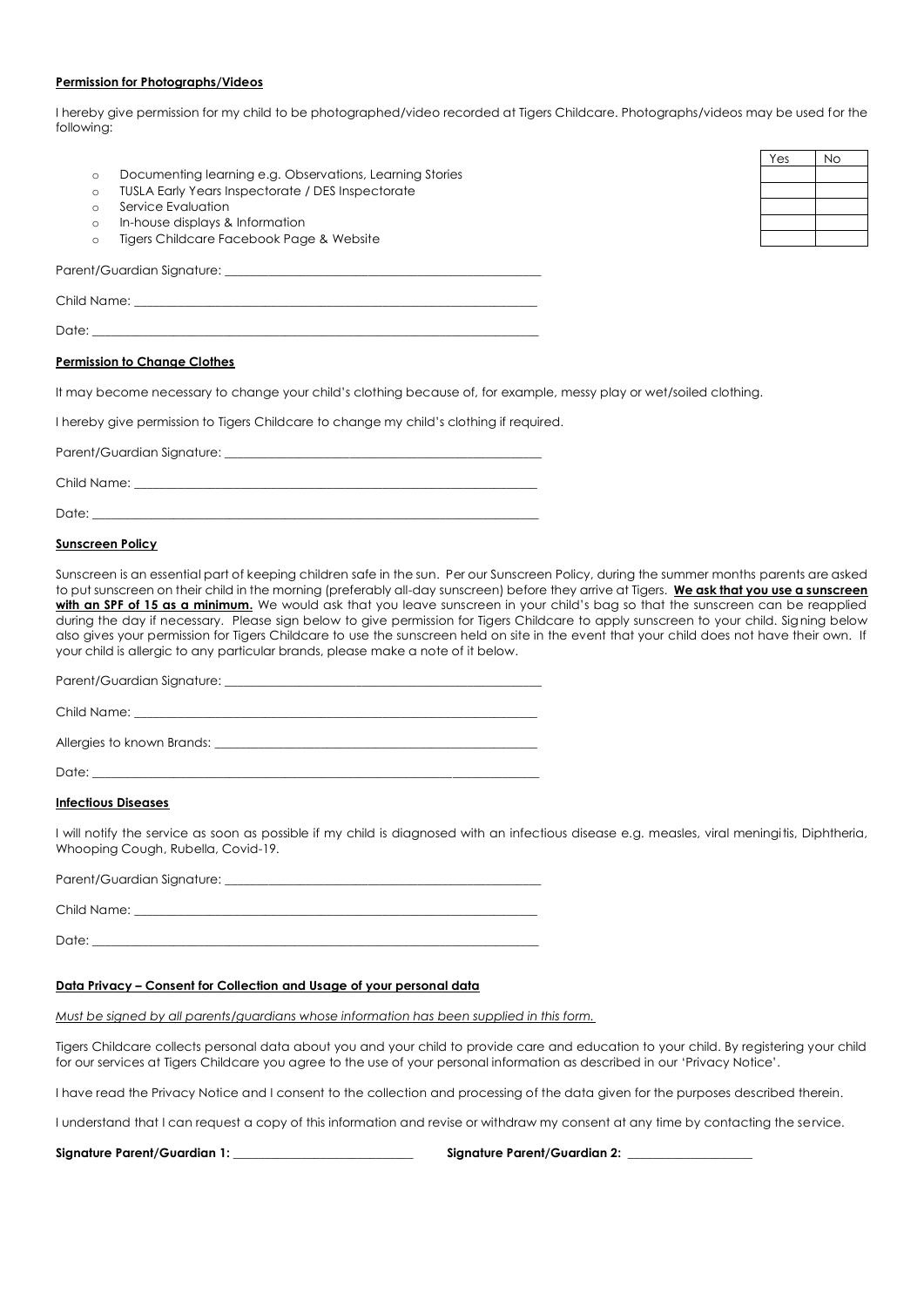

## **PARENT AGREEMENT**

I have read the Parent Information Pack and the Policies & Procedures Document and in signing this agreement I confirm that;

- I have read and understood the Parent Information Pack and the Policies and Procedures document
- I agree to adhere to all stated policies and procedures.
- I have read and understood the service's Privacy Notice.
- I understand that Tigers Childcare is a business name owned by Tiger Time Limited.
- I understand that a booking deposit is payable to secure my child's place.
- I understand that by booking deposit will not be refunded if my child does not commence at the service.
- I understand that my booking deposit will not be refunded if I change the date on which my child commences at Tigers Childcare.
- I understand that my booking deposit cannot be transferred to another child.
- I understand, once my child commences at Tigers Childcare that I am required to give 4 weeks' notice if I wish to remove my child from the pre-school.
- Unless otherwise agreed, I agree to pay my fees in advance on the first of each month via direct debit.
- I understand that an administration fee may be charged if I do not pay my fees via direct debit.
- I understand that Tigers may charge an additional fee of €10.00 per day for each day that I am late in paying my fee.
- I understand that Tigers will be entitled to terminate service with immediate effect if any payment stands overdue by seven days or more and such termination will be without prejudice to Tigers' right to enforce all of its entitlements herein to include payment
- I understand that if I am late in collecting my child, a fee of €10.00 per minute, or part thereof, will be charged until such time as my child is collected.
- Although my child's homework may be completed in Tigers, I understand that it is my responsibility to check that it is done and signed.
- I have read the rules of behaviour management and understand that constant disruptive behaviour can lead to my child being excluded.
- I understand that I must re-register my child at Tigers for each new school year. Failure to do so may result in my child's place being lost.
- I understand that staff at the service have a responsibility as Mandated Persons to report any child welfare concerns.
- I understand that if I am availing of any childcare subvention schemes, my child cannot start at Tigers Childcare until such time as their registration has been confirmed by Pobal/DCYA.

| Signed: |  |  |  |
|---------|--|--|--|
|         |  |  |  |
|         |  |  |  |

| <b>Print Name:</b> |  |
|--------------------|--|
|                    |  |

| Date: |  |  |  |
|-------|--|--|--|
|       |  |  |  |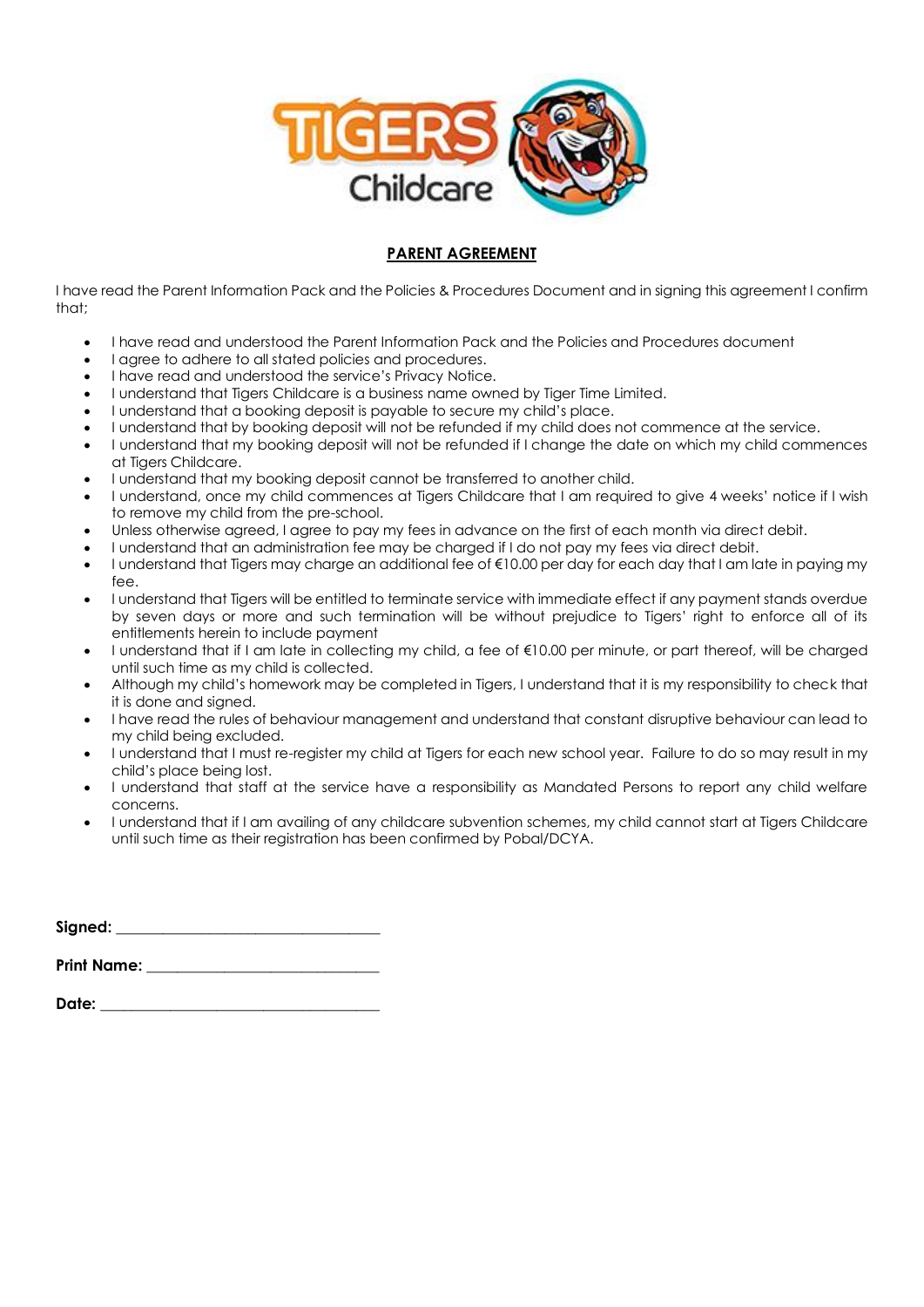



Dear Parents,

Tigers Childcare have been using Child Paths since 2016. Child Paths is a communication tool which allows us to communicate quicker and smarter to parents giving you a greater insight into your child's learning and development. Child Paths has also partnered with doctors/psychologist and speech and language therapists from the Adult and Child Therapy Centre to provide a platform for information from these very experienced professionals to assist parents with their child's development.

One of the most commonly used answers when a parent asks their child what they did today, answer: NOTHING. Child Paths was designed so parents and guardians can engage in conversation about their child's day. Having an insight be it through photos or communication on the app helps in conversations with your child by discussing their day or showing them the photos you received. Uploading photos to your child's profile allows staff to interact and communicate better with the children as they can create conversations which are child lead from the photos parents upload over the weekend etc. You have a calendar option to look back at any date. You can contact the childcare provider with general comments, allergy or medicine information at the touch of a button. There is also a help section so you can ask the Child Paths team any question. We now have a platform to regularly communicate your child's observations throughout the year to keep you up to date.

Child Paths was developed to assist parents in understanding what they can do at different stages of their child's life. Learn more about your child's interests, create conversations about what they actually do during the day and understand more about what you can do with them at home to help with their development.

From a security perspective, the information that travels from the tablets to the servers is encrypted, and the servers are held in Ireland with one of the world's leading hosting providers Amazon. The software is protected by a username and password to access the information. Parents obviously only have access to their own child's account. Additional security information can be provided on request from Child Paths.

We see this as an excellent way to get you more involved in your child's learning and development. Once you give us your email address and we enable your account you will receive an email link from Child Paths. Once this is done it will bring you to the site. Please note Child Paths in **NOT** in iTunes Store or Play Store. You can find the app by using the following website **app.childpaths.ie**. You can then add the web app to your home screen on your phone or tablet.

We would love you to look at the parent video a[t www.childpaths.ie](http://www.childpaths.ie/), we think it's brilliant. To get started, please fill in the information below, if you are not interested, please state the reason. If you have any questions please speak to a member of staff.

Yours faithfully, Tigers Childcare

**Parent/Guardian Names: \_\_\_\_\_\_\_\_\_\_\_\_\_\_\_\_\_\_\_\_\_\_\_\_\_\_\_\_\_\_\_\_\_\_\_\_\_\_\_\_\_\_\_\_\_\_\_\_\_\_**

**Child/Children Names: \_\_\_\_\_\_\_\_\_\_\_\_\_\_\_\_\_\_\_\_\_\_\_\_\_\_\_\_\_\_\_\_\_\_\_\_\_\_\_\_\_\_\_\_\_\_\_\_\_\_\_\_\_**

**One email address:** 

| the contract of the contract of the contract of |  |  |                                                                                                                 |  |  |  |  |  |  |  |  |  |  |                                                 |  | the contract of the contract of the contract of the contract of the contract of the contract of the contract of |                                                                                                                 |  |  |
|-------------------------------------------------|--|--|-----------------------------------------------------------------------------------------------------------------|--|--|--|--|--|--|--|--|--|--|-------------------------------------------------|--|-----------------------------------------------------------------------------------------------------------------|-----------------------------------------------------------------------------------------------------------------|--|--|
|                                                 |  |  |                                                                                                                 |  |  |  |  |  |  |  |  |  |  |                                                 |  |                                                                                                                 |                                                                                                                 |  |  |
|                                                 |  |  |                                                                                                                 |  |  |  |  |  |  |  |  |  |  |                                                 |  |                                                                                                                 |                                                                                                                 |  |  |
|                                                 |  |  |                                                                                                                 |  |  |  |  |  |  |  |  |  |  |                                                 |  |                                                                                                                 |                                                                                                                 |  |  |
|                                                 |  |  |                                                                                                                 |  |  |  |  |  |  |  |  |  |  |                                                 |  |                                                                                                                 |                                                                                                                 |  |  |
|                                                 |  |  | the contract of the contract of the contract of the contract of the contract of the contract of the contract of |  |  |  |  |  |  |  |  |  |  | the contract of the contract of the contract of |  |                                                                                                                 | the contract of the contract of the contract of the contract of the contract of the contract of the contract of |  |  |
|                                                 |  |  |                                                                                                                 |  |  |  |  |  |  |  |  |  |  |                                                 |  |                                                                                                                 |                                                                                                                 |  |  |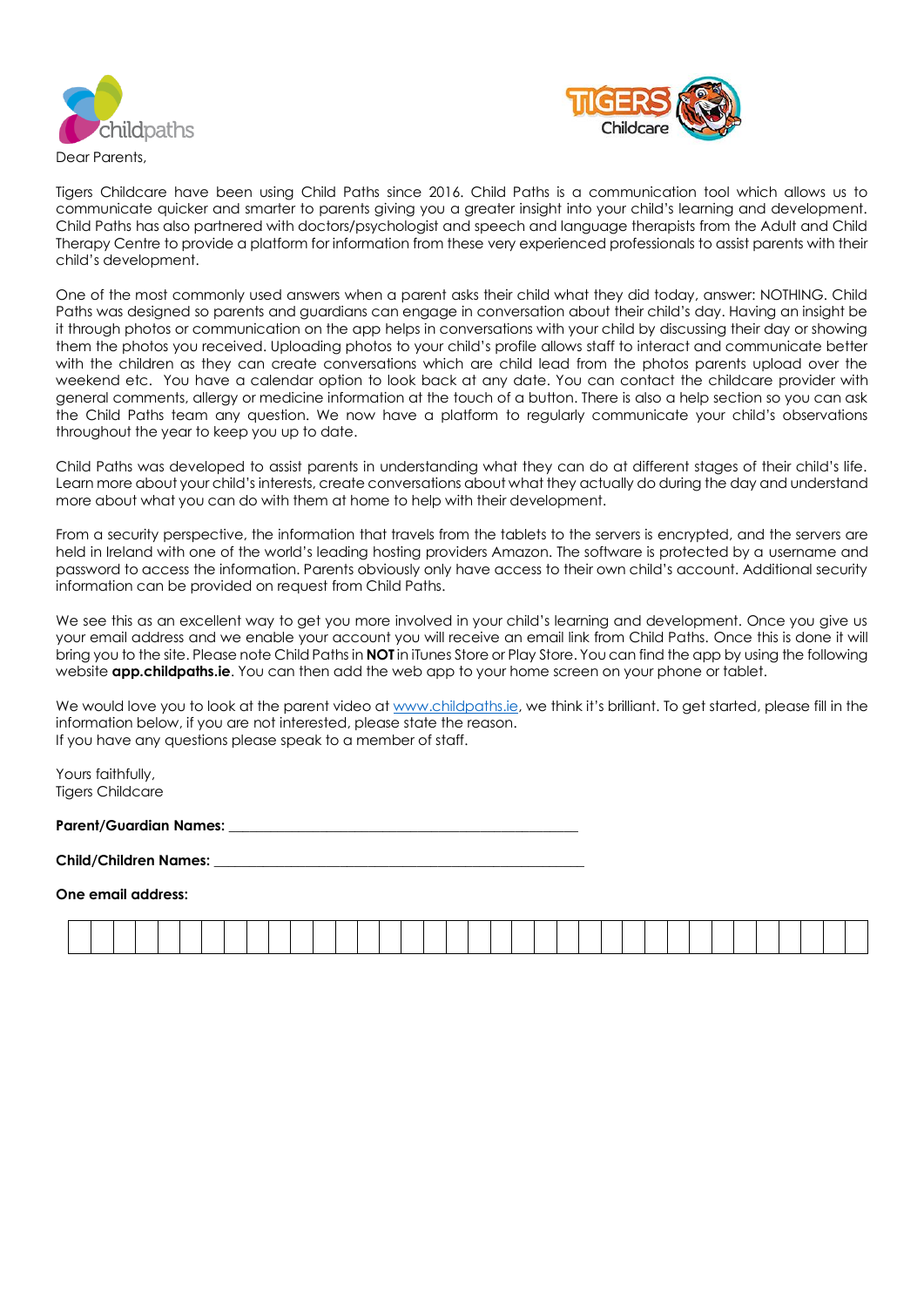**Insert Photo Here** 



## **CHILD PROFILE**

We would like to get to know a little bit more about your child and your family life. The information you provide on this questionnaire will enable us to incorporate your family life, culture and traditions within our program and planning. We would also like to further extend on the children's understanding of diversity through the experiences we provide to the children based on your responses.

| Any nicknames? Any nicknames?                                                                         |
|-------------------------------------------------------------------------------------------------------|
|                                                                                                       |
|                                                                                                       |
| Who lives at home with your child (parents, grandparents, siblings, aunts, uncles etc.)?              |
|                                                                                                       |
|                                                                                                       |
|                                                                                                       |
|                                                                                                       |
|                                                                                                       |
|                                                                                                       |
| Is there any information about holidays, celebrations or cultural events that we need to be aware of? |
|                                                                                                       |